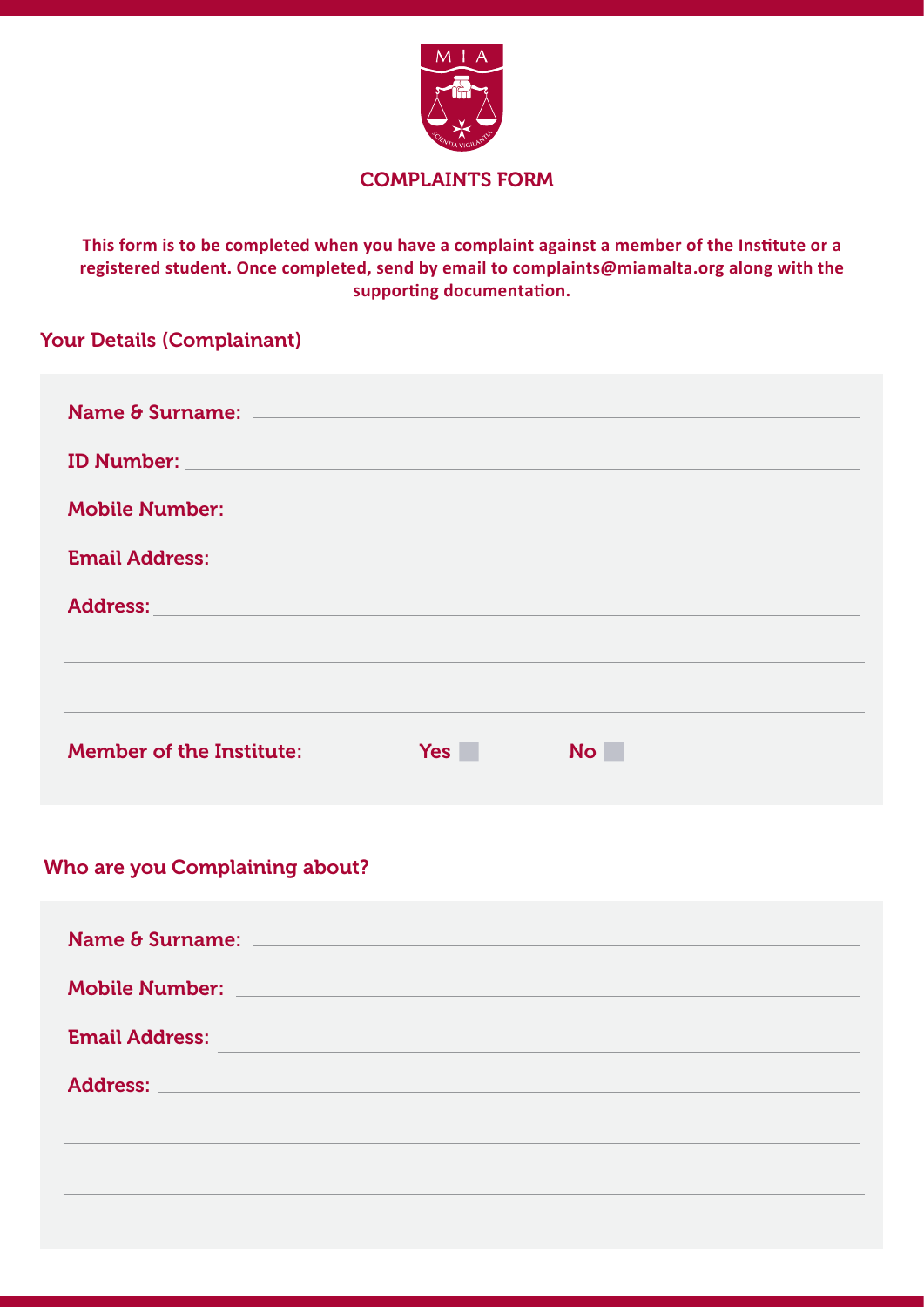

## Details of your Complaint

Explain your complaint in full, with a focus as to why the alleged facts constitute a breach of the Institute's Statute, Bye-Laws, Code of Ethics or other regulatory measures.